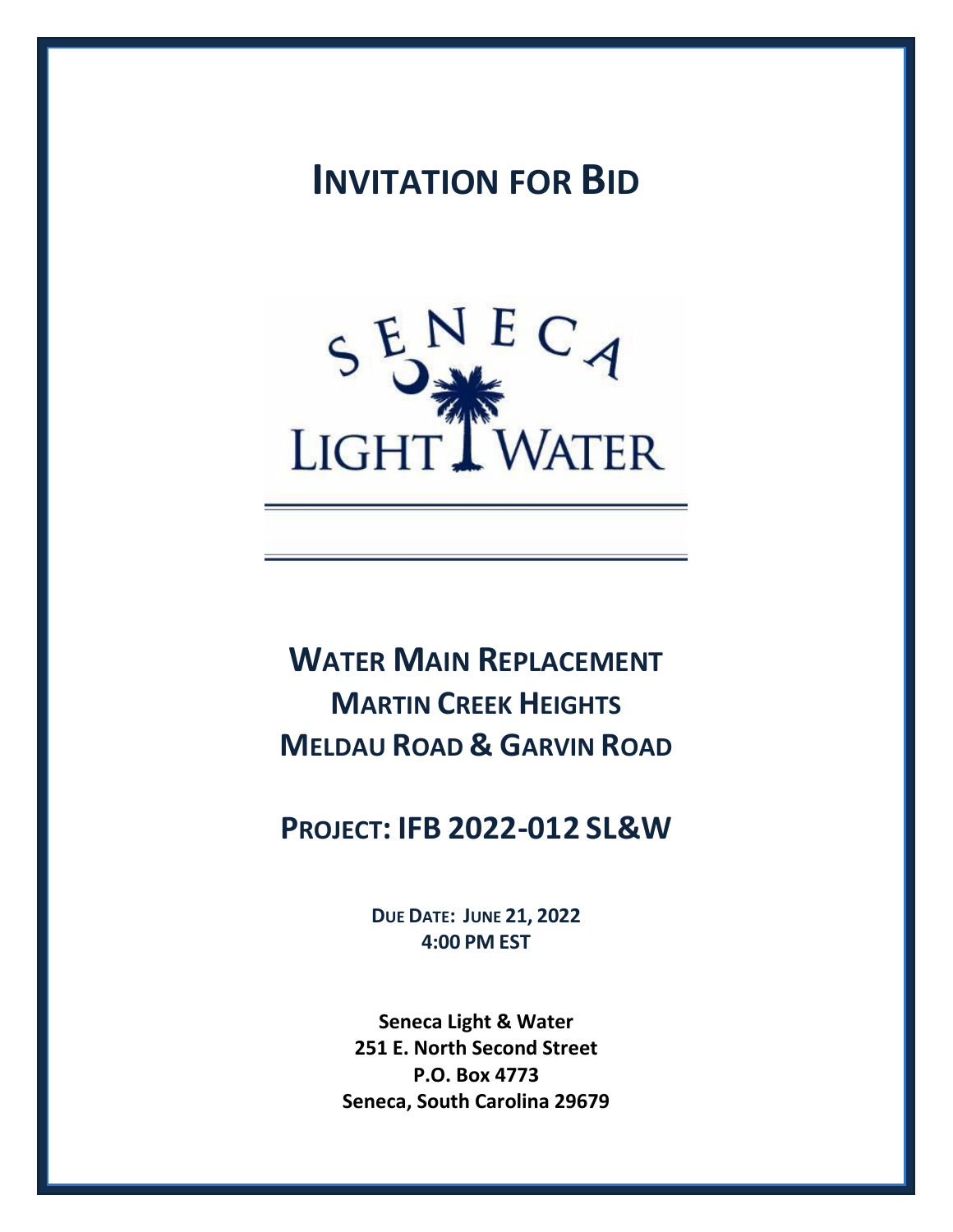#### **THIS IS NOT AN ORDER** BID REQUEST NUMBER: IFB 2022-012 SL&W DATE OF INVITATION: June 7, 2022

BIDS WILL BE RECEIVED AT: Seneca Light & Water

251 E. North Second Street P.O. Box 4773 Seneca, South Carolina 29679

UNTIL 4:00 P.M. LOCAL TIME ON **TUESDAY, JUNE 21, 2022**

| Project Name:      | Water Main Replacement Martin Creek Heights |  |  |
|--------------------|---------------------------------------------|--|--|
| Project Location:  | Meldau Road (SE-157) & Garvin Road (SE-160) |  |  |
| City/County/State: | Seneca / Oconee / South Carolina 29679      |  |  |
| Project Number:    | IFB 2022-012 SL&W                           |  |  |
| Response Deadline: | June 21, 2022<br>4:00 PM EST                |  |  |

#### **INTRODUCTION**

City of Seneca Light & Water (herein aka, SL&W) seeks to receive bids for Professional Contractor Services to construct to completion the replacement of water main along Meldau Road (SE-157) and Garvin Road (SE-160) in the Martin Creek Heights subdivision, Seneca, South Carolina 29678.

## **INSTRUCTION TO RESPONDERS**

SL&W is soliciting bids from experienced and qualified vendors to provide utility installation services for replacement of potable water main.

#### **1. SUBMISSION REQUIREMENTS**

Bids shall be submitted in the format outlined herein.

- **a.** Bids shall be submitted in a sealed envelope with the name and address of the responding person(s) submitting the bid.
- **b.** For bids submitted via facsimile transmission, it shall be the responder's responsibility to verify receipt of fax transmittal. **NO BIDS BY EMAIL**.
- **c.** Each bid shall be signed by an officer authorized to make a binding commitment for the company submitting a bid.
- **d.** Bid submittals shall reference this project as IFB 2022-012 SL&W (Martin Creek Heights), and clearly label the envelope/page/sheets with the same reference. The bid submittal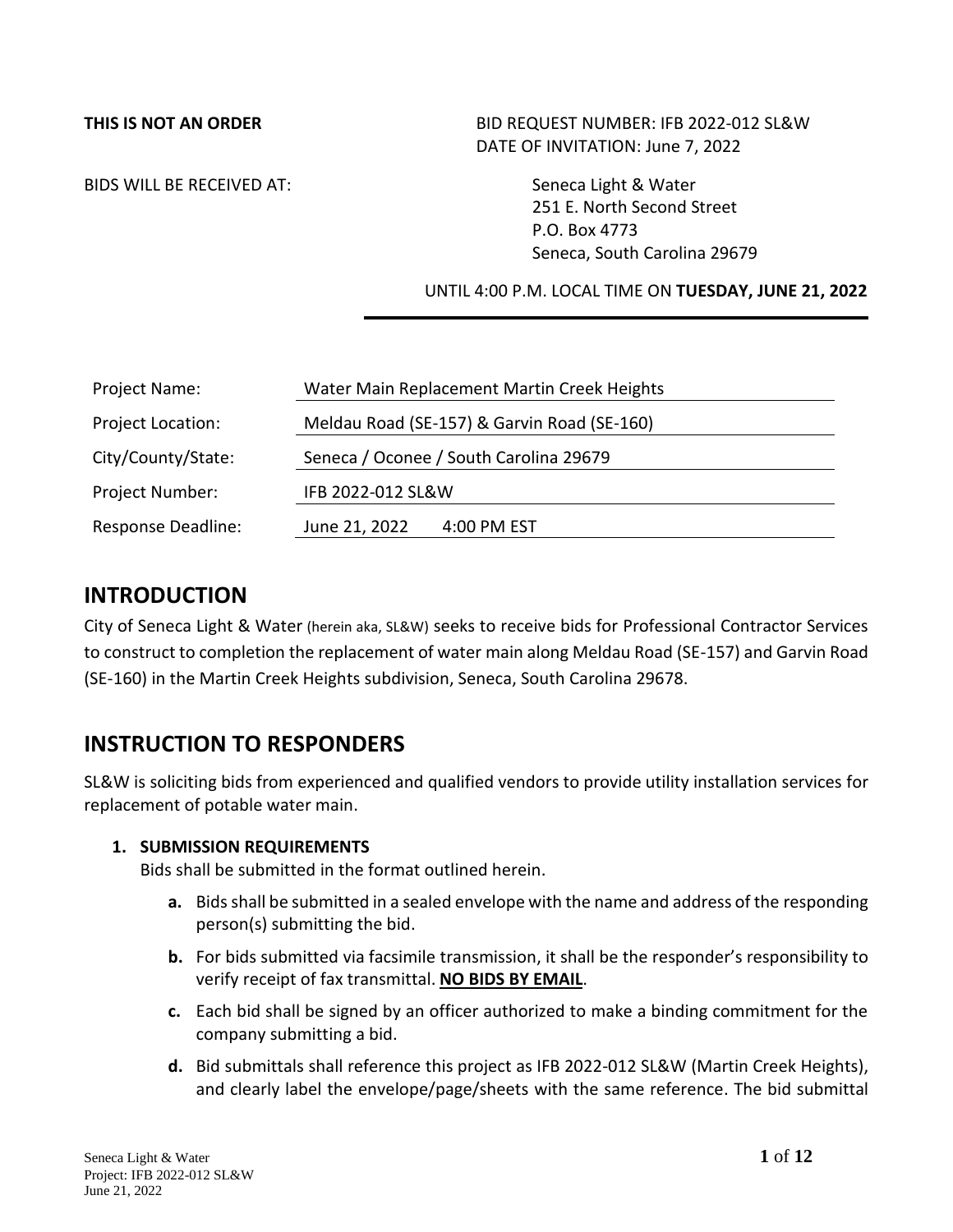must be complete and in U.S. dollars. All cost and price information in the bid is to remain irrevocable for a period of 90 days from the date of submittal.

#### **2. BID CHANGES**

Changes to the bid may be made at any time prior to the opening of bids, however, all changes must be submitted in writing in an envelope marked "Modification to Bid." The bid and modifications will be opened at the same time and the bid changed accordingly.

SL&W shall not be held responsible for Responder's lack of understanding of what is required by this solicitation. Should a responder not understand any aspect of this request or require further explanation or clarification regarding the intent or requirements, it shall be the responsibility of the responder to seek guidance from SL&W's designated representative.

#### **3. BID RESERVATIONS**

To the extent allowed by applicable state and federal laws, SL&W reserves the right to reject any bid that is nonconforming, nonresponsive, unbalanced, or conditional.

- **a.** A bid may be considered nonconforming if it shows serious omissions, alterations in form, additions not called for, conditions or unauthorized alterations or irregularities of any kind.
- **b.** SL&W reserves the right to reject any bid if the City believes the Responder is unqualified or of doubtful financial ability. The bid may also be rejected if the Responder fails to meet any other pertinent standard or criteria established by SL&W.
- **c.** Responder imposed terms and conditions which conflict with the terms and conditions of this IFB are considered counter offers and, as such, will cause the submittal to be considered non-responsive.
- **d.** This solicitation is not to be construed as a commitment of any kind nor does it commit SL&W to pay for any costs incurred in the submission of an offer or for any other incurred cost.

#### **4. AGREEMENT/CONTRACT**

The responding bid from this solicitation that best satisfies the needs and appears to be the most advantageous to SL&W may be awarded an agreement/contract. All bids received by the closing deadline will be carefully evaluated for conformance with the requirements of this IFB.

- **a.** SL&W reserves the right to conduct negotiations with responsible Responders. This does not commit SL&W to award a contract. SL&W may award a contract solely on the basis of the bid submitted without any negotiations. Contents of the bid may become contractual obligations if an agreement or contract ensues.
- **b.** In the event SL&W decides to award a contract pursuant to this IFB, SL&W will provide a properly prepared Contractor Agreement to the successful Responder. And if an Agreement/Contract is not approved, the successful Responder may require that it be released from contract obligation. The foregoing action by SL&W or the Responder shall in no way provide any cause whatsoever for a claim against SL&W by the Responder.
- **c.** If the successful Responder fails to provide any services described in the contact, or fails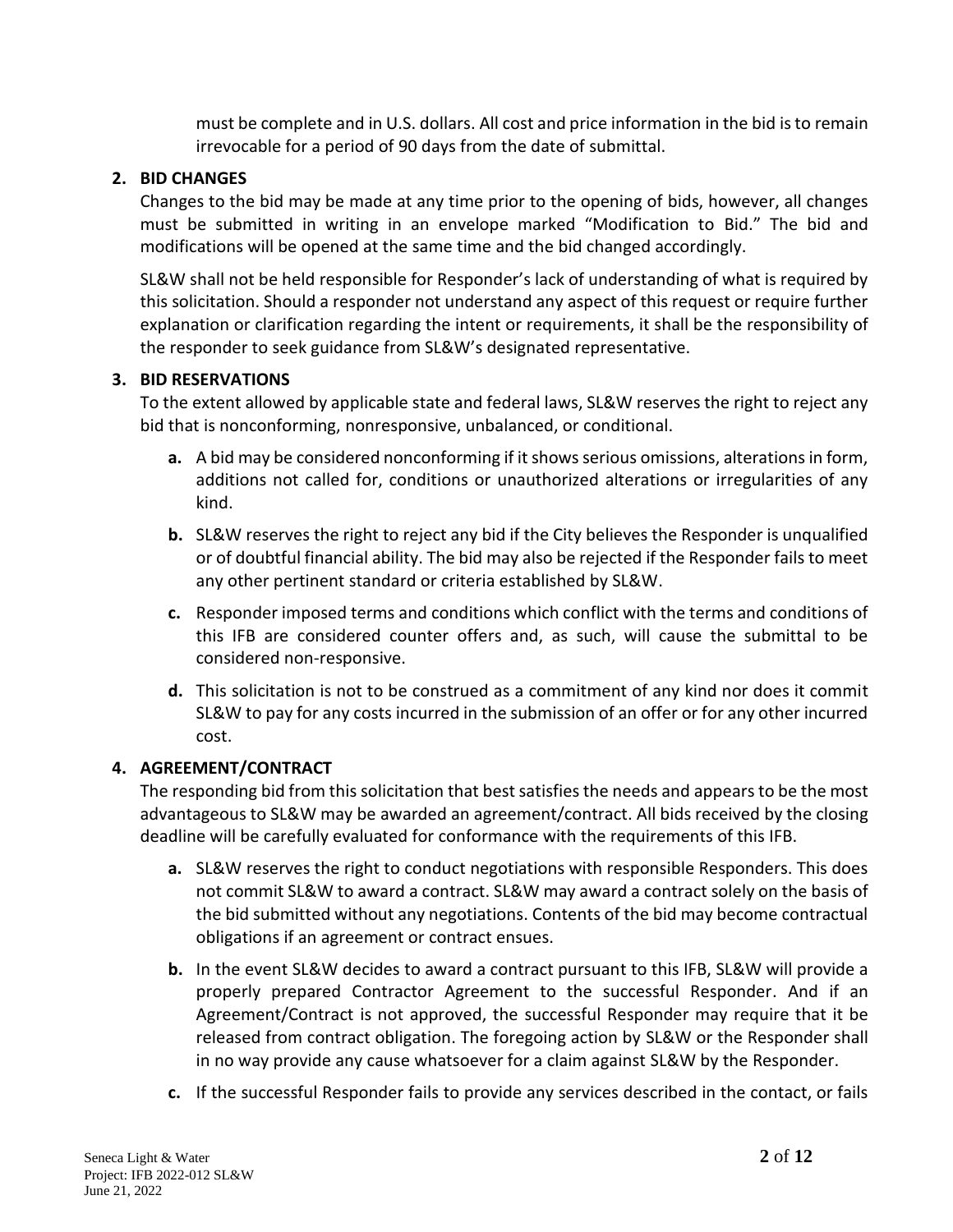to meet any obligations contained therein, SL&W reserves the right to terminate the contract by providing written notice to the Responder. The Responder shall have 30 days to cure the default. If said default cannot be cured within 30 days of SL&W's written notice, SL&W may demand its own timetable or terminate the contract.

**d.** Termination for Convenience, SL&W shall have the right to terminate the contract without cause and at its convenience, with immediate notice to the Contractor.

Direct all questions to:

Emily Taylor Superintendent - Water & Sewer P.O. Box 4773, Seneca, SC 29679 Telephone: 864.885.2707 Fax: 864.885.6012 Email: [e\\_taylor@seneca.sc.us](mailto:e_taylor@seneca.sc.us)

Relevant questions must be submitted prior to 1:00 pm E.S.T. Thursday, June 16, 2022. Questions submitted after that date and time will not be due a response.

# **SCOPE OF WORK**

#### **1. DESCRIPTION OF SOLICITATION**

Contractors qualified and interested are requested to submit a bid proposal to:

- a. Provide, deliver, and fully warrant installation of water main and appurtenances as prescribed.
- b. Include all costs for labor, materials, tools, abatement, permits, licenses, and equipment necessary for the completion of repairs to the facility.

#### **2. PROJECT DESCRIPTION**

The following is the projected 'Scope-of-Work', but is not limited to:

- Construct and prepare site at the designated location.
- Install new water main per project drawings and as directed by SL&W.
- Contractor will coordinate all activities with SL&W and will be responsible for locating all underground utilities.
- Complete project and re-dress site.
- Removal and proper disposal of all trash and debris associated with the project.
- Contractor at its own expense shall promptly remedy and repair all damages or loss to any property caused in whole or part by its employees, subcontractor(s), supplier, or anyone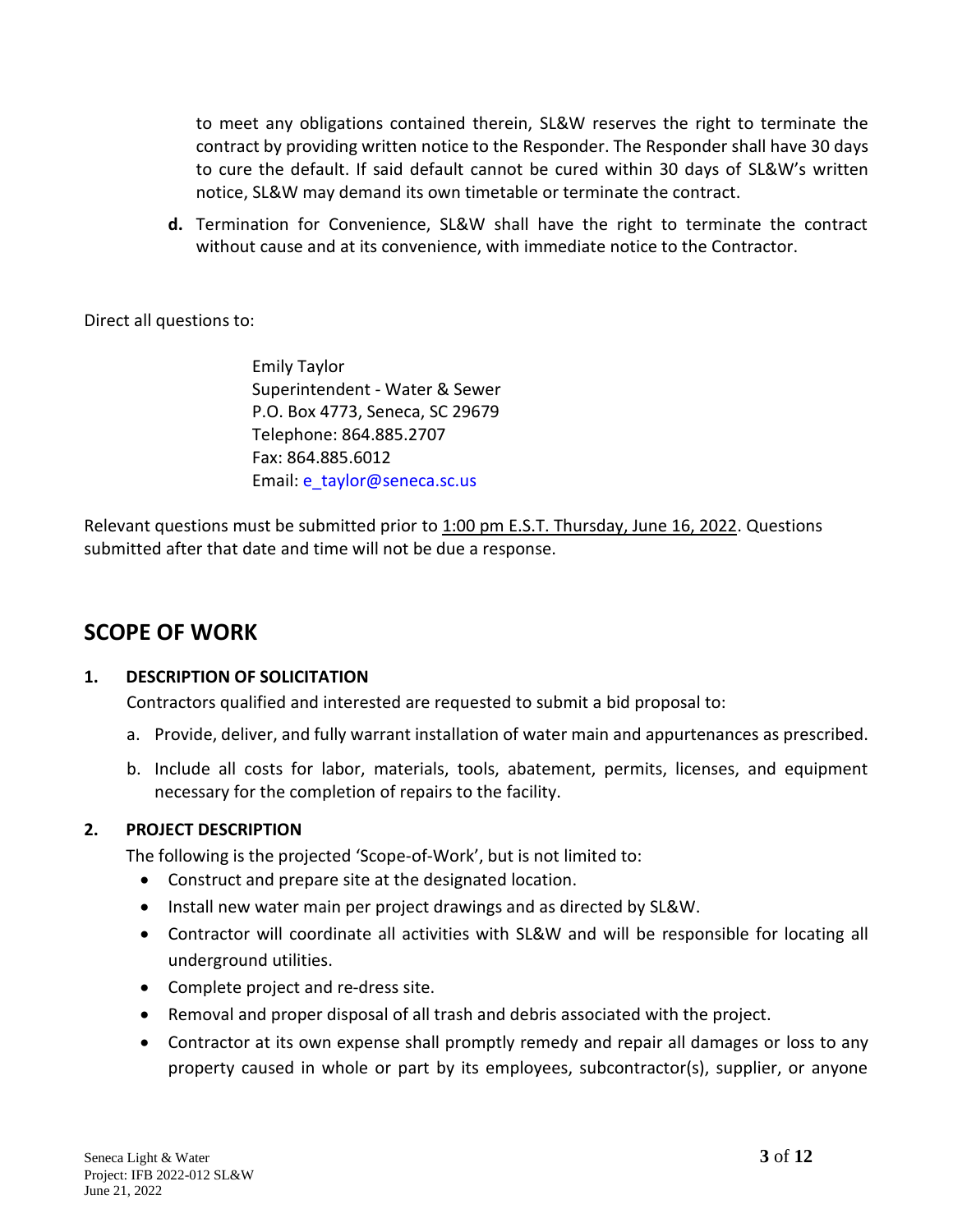directly or indirectly employed by either of them, or by anyone for whose acts either of them may be liable.

#### **KEY TASKS:**

- After the contract is awarded, the Contractor's responsibilities will include all construction services necessary to complete the project as identified.
- Contractor shall be responsible for all required fees and permits.
- It is recommended each responder examine the premises to determine the extent of the work involved and the conditions under which the work will be performed.
- By submission of a bid proposal/quotation, it shall be construed as evidence that such examination has been made and no subsequent allowance will be acceptable in this connection.

#### **3. ADDITIONAL REQUIREMENTS**

- **3.1** The selected Contractor shall possess the appropriate license and registration required for this Project; have appropriate safety and emergency procedures; and key personnel may be required to pass background check.
- **3.2** All work performed shall follow appropriate OSHA standards, Federal, State, County, and local ordinances/regulations. The selected Contractor shall obtain all required licenses, permits, and/or certifications.
- **3.3** All work performed and completed in accordance with a valid Agreement /Contract will be subject to the acceptance of the City of Seneca by its authorized representative.
- **3.4** The Contractor shall deliver to SL&W, *upon award of a Contract/Agreement, a* certificate of insurance, and may be required to name the City *(Owner)* as an additional insured party in amounts requested by the Owner and all insurance policies shall be maintained for the life of the contract. The City may require it be named as "ADDITIONAL INSURED" for its interest on all policies of insurance except Worker's Compensation, Automobile Liability, and Professional Errors and Omissions, as regards ongoing operations, products and completed operations, and this shall be noted on the face of the Certificate of Insurance. As part of the certificate of insurance requirement the Contractor shall also include acknowledgement and acceptance of the waiver of subrogation provision granted to the City. This acknowledgement and acceptance should be included in the same section of the Certificate of Insurance that evidences the "Additional Insured" provision. The Contractor shall not allow any subcontractor to commence work on its subcontract until all similar insurance required of the subcontractor has been obtained.
- **3.5** The selected Responder shall procure, maintain, and provide proof of insurance coverage for injuries to persons and/or property damage as may arise from, or in conjunction with, the work performed on behalf of the Owner by the Contractor, his agents, representatives, employees, or subcontractors. Proof of coverage as prescribed herein shall be submitted prior to the commencement of work and such coverage shall be maintained by the Contractor for the duration of the contract period.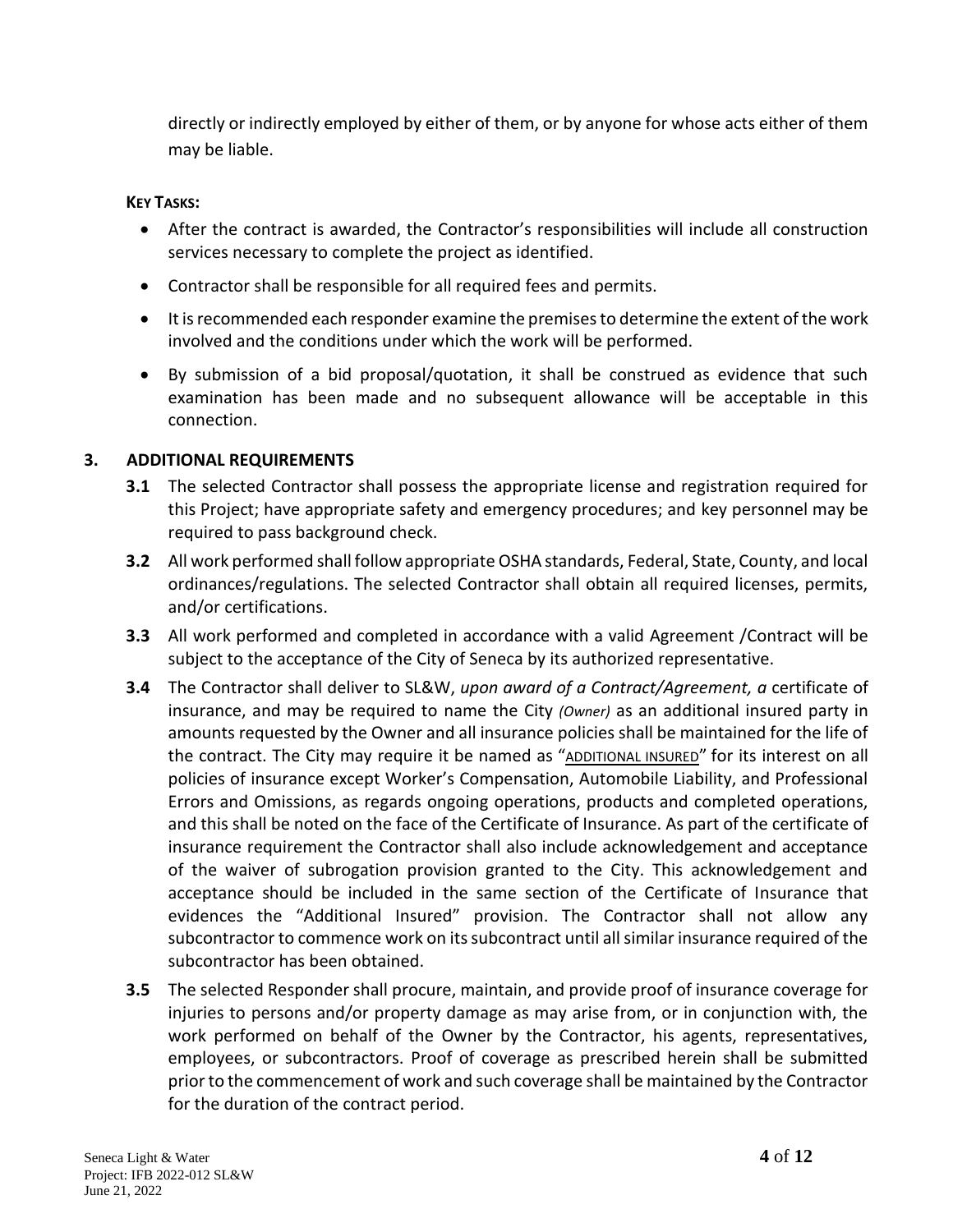#### **4. PROPONENT DECLARATION**

- **4.1** By submittal of a bid the Responder declares to be fully informed and satisfied that the Scopeof-Work is a bases used to obtain submitted price quote; therefore, it is understood that actual quantities may be subject to adjustment by either increase or decrease, as deemed necessary, per conditions encountered during project construction and agreed by both the Contractor and SL&W (*its representative*). And should the quantities of work items be decreased or increased; the actual work quantity shall be completed at the unit prices stated therein.
- **4.2** SL&W shall be 'held harmless' for the Responder's lack of understanding of what is required by this solicitation. Should a Responder not understand any aspect of this request or require further explanation or clarification regarding the intent or requirements, it shall be the responsibility of the Responder to seek guidance from the SL&W's designated Representative.
- **4.3** The drawings, specifications and addenda are complementary of each other, what is called for by one shall be as binding as if called for by all. If a conflict arises between the drawings, specifications, and/or addenda, the problem shall be referred to SL&W for resolution

#### **IFB PROPOSED SCHEDULE**

| <b>IFB</b> Issued                | Tuesday, June 7, 2022   |
|----------------------------------|-------------------------|
| End of Question Period - 4:00 pm | Thursday, June 16, 2022 |
| Responses Due by 3:00 pm         | Tuesday, June 21, 2022  |
| Notice of Intent to Award        | Monday, June 27, 2022   |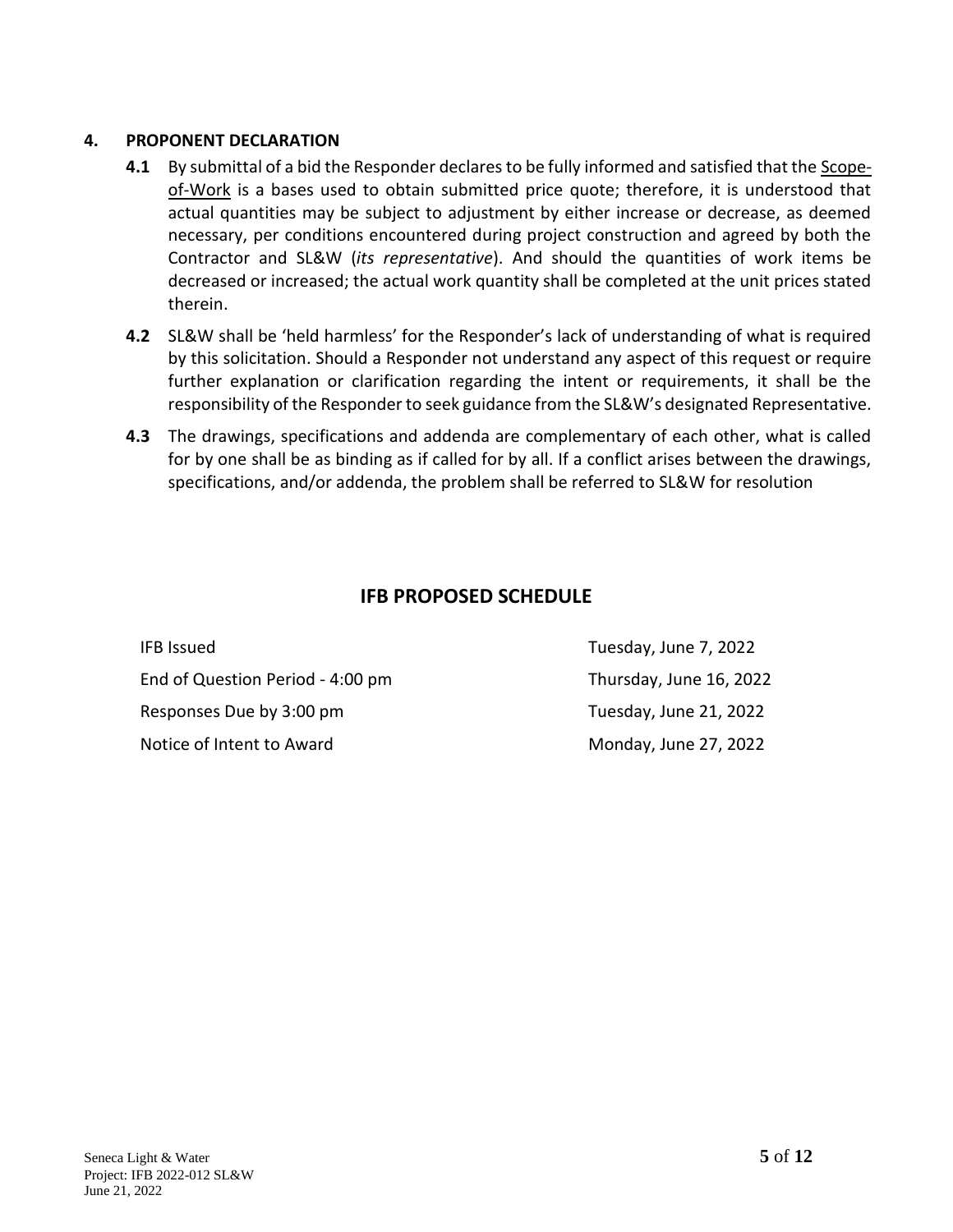# **ATTACHMENTS PROJECT: IFB 2022-012 SL&W Water Main Replacement Meldau Road (SE-157) Garvin Road (SE-160)**

# **PROJECT DRAWING**

**FOR ELECTRONIC COPY OF DRAWING CONTACT: PAUL GALBREATH TEL. NO. (864) 885-2724 EMAIL - pgalbreath@seneca.sc.us**

Seneca Light & Water **6** of **12** Project: IFB 2022-012 SL&W June 21, 2022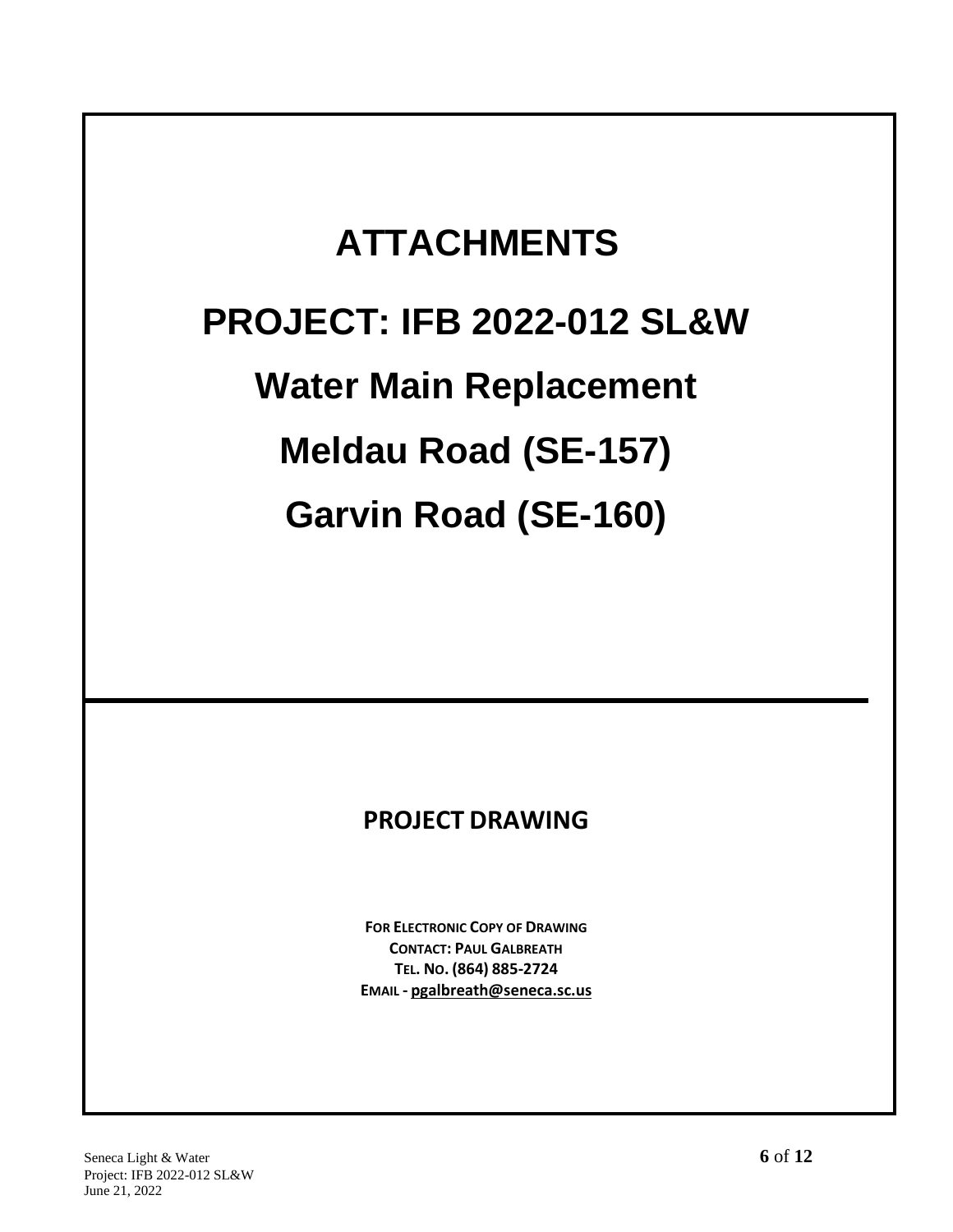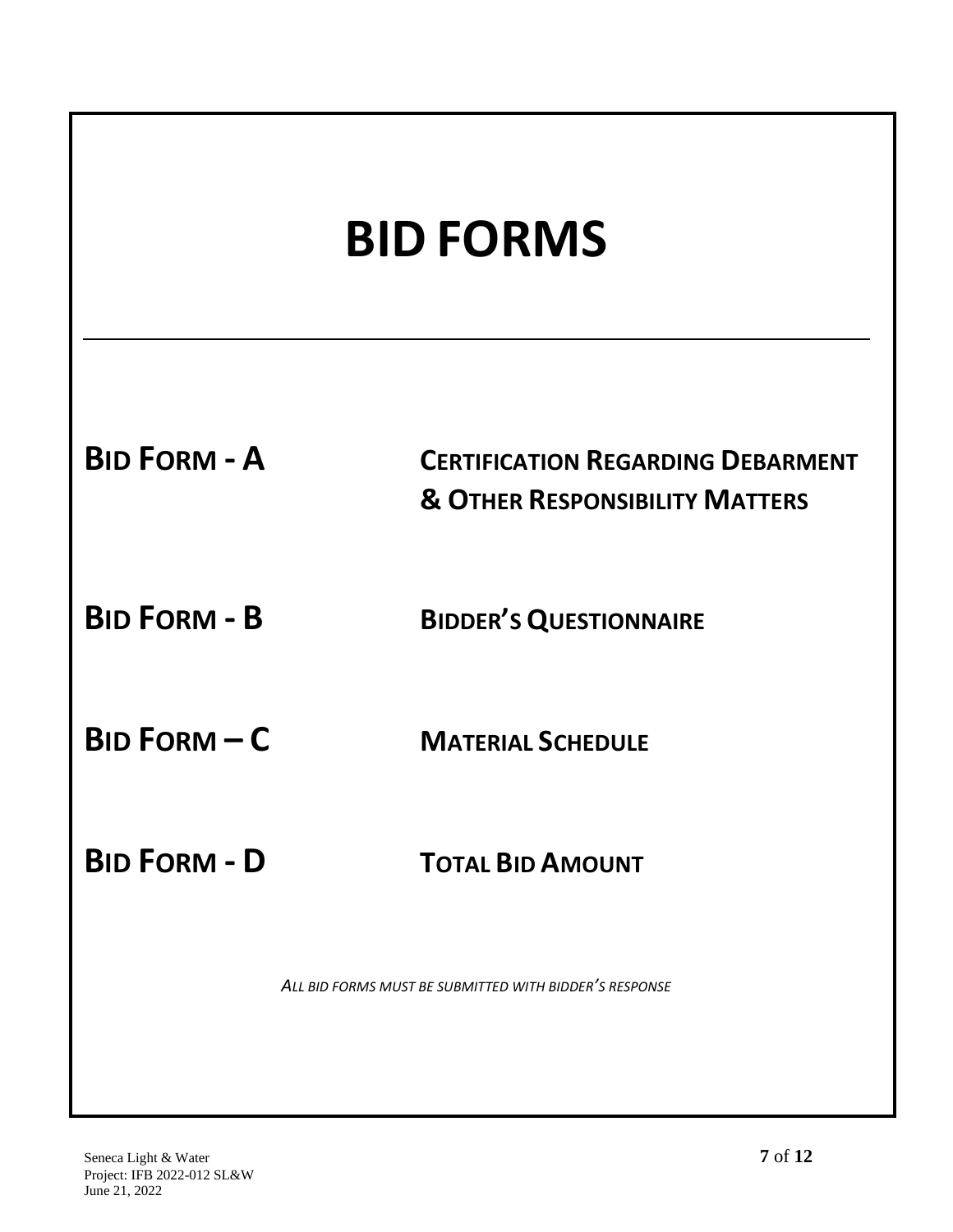#### **BID SUBMISSION FORM**

#### **CERTIFICATION REGARDING DEBARMENT & OTHER RESPONSIBILITY MATTERS**

*Signed copies of the Certification Regarding Debarment and Other Responsibility Matters must be included in the bid package.*

By submitting a bid, the Responder certifies, to the best of his/her knowledge and belief, that:

- I. Responder and/or any of its Principals
	- (A) Are not presently debarred, suspended, proposed for debarment, or declared ineligible for the award of contracts by any state or federal agency.
	- (B) Have not, within a three-year period preceding this bid, been convicted of or had a civil judgment rendered against them for: commission of fraud or a criminal offense in connection with obtaining, attempting to obtain, or performing a public (Federal, state, or local) contract or subcontract; violation of Federal or state antitrust statutes relating to the submission of quotes; or commission of embezzlement, theft, forgery, bribery, falsification or destruction of records, making false statements, tax evasion, or receiving stolen property; and
	- (C) Are not presently indicted for, or otherwise criminally or civilly charged by a governmental entity with, commission or any of the offenses enumerated in paragraph I (B) of this provision.
- II. Responder has not, within a three-year period preceding this offer, had one or more contracts terminated for default by any public (Federal, state, or local) entity.
	- (A) The word "Principals," for the purposes of this certification, means officers; directors; owners; partners; and persons having primary management or supervisory responsibilities within a business entity (e.g., general manager; business manager; head of a subsidiary, division, or business segment, and similar positions).
	- (B) Responder will provide immediate written notice to the Owner if, at any time prior to contract award, Responder learns that its certification was erroneous when submitted or has become erroneous by reason of changed circumstances.
	- (C) If the Responder is unable to certify the representations stated in paragraphs (I), Responder must submit a written explanation regarding its inability to make the certification. The certification will be considered in connection with a review of the Responder's responsibility. Failure of the Responder to furnish additional information as requested by the Owner may render the bid as non-responsive.
	- (D) Nothing contained in the foregoing shall be construed to require establishment of a system of records in order to render, in good faith, the certification required by paragraph (A) of this provision. The knowledge and information of a Responder is not required to exceed that which is normally possessed by a prudent person in the ordinary course of business dealings.
	- (E) The certification in paragraph I (A) of this provision is a material representation of fact upon which reliance was placed when making award. If it is later determined that the Responder knowingly or in bad faith rendered an erroneous certification, the Owner may terminate, for default, any Contract resulting from this solicitation, and in addition to other remedies available to the City of Seneca.
	- (F) By signing, I certify that this bid is made without prior understanding, agreement, or connection with any corporation, firm, or person submitting a bid for the same project, materials, supplies, or equipment, and is in all respects fair and without collusion or fraud. I understand that collusive bidding is a violation of State and Federal law and can result in fines, prison sentences, and civil damage awards. I agree to abide by all conditions of this bid and certify that I am authorized to sign this bid for the responder.

Authorized Signature

Date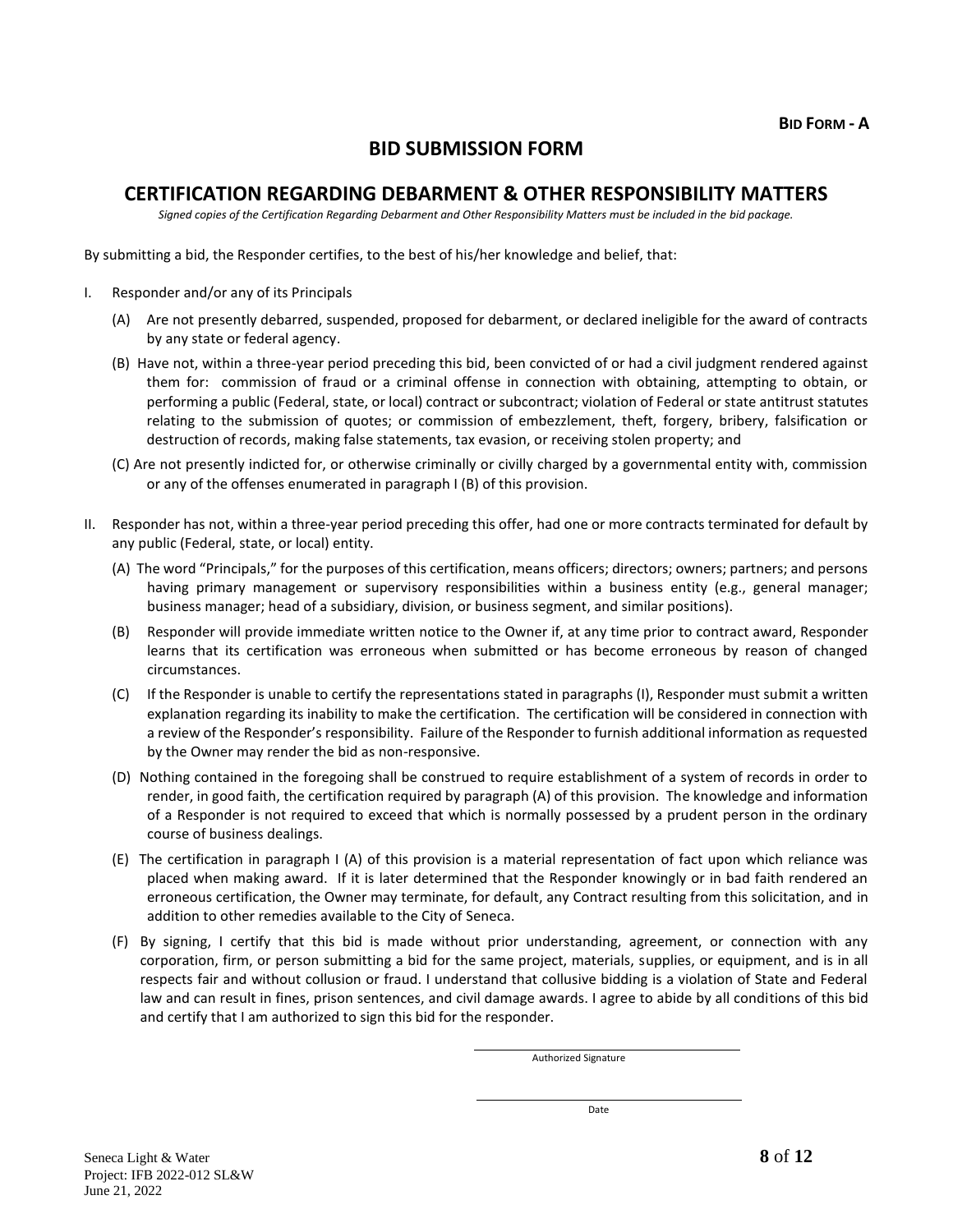**BID FORM - B**

#### **BID SUBMISSION FORM**

# **SENECA LIGHT & WATER IFB 2022-012 SL&W PROFESSIONAL CONTRACTOR SERVICES WATER MAIN REPLACEMENT – MARTIN CREEK HEIGHTS**

#### **BIDDER'S QUESTIONNAIRE**

**Note: Failure to provide the information requested in this questionnaire may be cause for rejection of the solicitation on the basis of non-responsiveness.**

|                                                          | How many years has the business been under the above name? ______________________                                                                                                                                                         |  |                                                                                                                     |  |
|----------------------------------------------------------|-------------------------------------------------------------------------------------------------------------------------------------------------------------------------------------------------------------------------------------------|--|---------------------------------------------------------------------------------------------------------------------|--|
|                                                          |                                                                                                                                                                                                                                           |  |                                                                                                                     |  |
|                                                          | be considered non-responsive and may be rejected.)                                                                                                                                                                                        |  | My Bid Acceptance Period is ________ Days. (Quotes providing less than thirty (30) calendar days for acceptance may |  |
| П<br>П                                                   | Are you acting as a broker or the primary supplier in this transaction?<br><b>Primary Supplier</b><br><b>Broker</b>                                                                                                                       |  |                                                                                                                     |  |
| $\Box$<br>$\Box$<br>$\Box$<br>$\Box$<br>$\Box$<br>□<br>П | Business Information (Please check all that apply):<br>My business is Individual<br>My business is a Partnership<br>My business is a Non-Profit<br>My business is a Joint-Venture<br>My business is full-time<br>My business is part-time |  | My business is a corporation under the laws of the State of <b>National Property of the State of</b>                |  |
|                                                          |                                                                                                                                                                                                                                           |  |                                                                                                                     |  |
|                                                          |                                                                                                                                                                                                                                           |  |                                                                                                                     |  |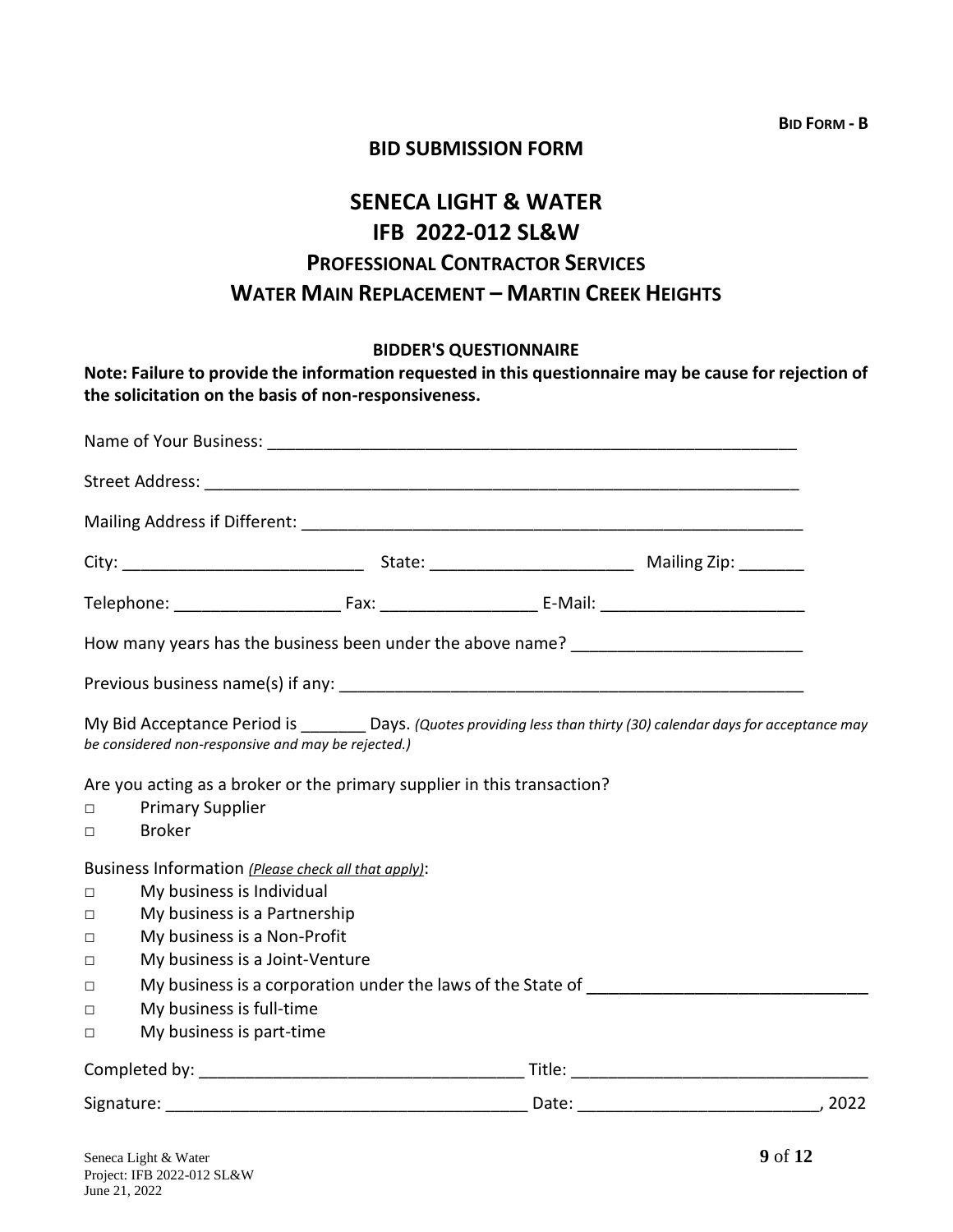### **MATERIAL LIST for IFB 2022-012 SL&W**

# **WATER MAIN REPLACEMENT**

# **MELDAU ROAD (SE-157) & GARVIN ROAD (SE-160) PRELIMINARY COST ESTIMATE**

**BIDS DUE – 4:00 PM June 21, 2022**

| <b>ITEM DESCRIPTION</b>                                                                                                                      | <b>QUANTITY</b> | <b>UNIT</b> | \$/Unit | <b>COST</b> |
|----------------------------------------------------------------------------------------------------------------------------------------------|-----------------|-------------|---------|-------------|
| <b>MOBILIZATION</b>                                                                                                                          | 1               | LS          |         |             |
| <b>EROSION CONTROL</b> (install as needed)                                                                                                   | 700             | LF          |         |             |
| <b>TRAFFIC CONTROL</b>                                                                                                                       | 1               | LS          |         |             |
| <b>WATER DISTRIBUTION MAIN</b> (Include: fittings, bends,<br>restraints, thrust blocking, reducers, and testing)                             |                 |             |         |             |
| 6" Ductile Iron Pipe (DIP) (include tracer wire, solid strand<br>#12AWG; coated w/ minimum 45mil polyethylene jacket for<br>underground use) | 2100            | <b>FT</b>   |         |             |
| <b>STEEL ENCASEMENT</b>                                                                                                                      |                 |             |         |             |
| 12" Casing (include 'approved' spacers and end seals)                                                                                        | 40              | FT          |         |             |
| <b>MECHANICAL JOINT</b>                                                                                                                      |                 |             |         |             |
| 11¼° Mechanical Joint Bend                                                                                                                   | $\mathbf 1$     | EA          |         |             |
| 221/2° Mechanical Joint Bend                                                                                                                 | $\overline{2}$  | EA          |         |             |
| 90° Mechanical Joint Bend                                                                                                                    | $\mathbf{1}$    | EA          |         |             |
| 6" MJ Transition Kits                                                                                                                        | 11              | EA          |         |             |
| Mega Lug Restraint                                                                                                                           | 11              | EA          |         |             |
| <b>GATE VALVE &amp; BOX</b>                                                                                                                  |                 |             |         |             |
| 6"x6"x6" Tee                                                                                                                                 | $\overline{2}$  | EA          |         |             |
| 6" Gate Valve (include valve box)                                                                                                            | $\overline{2}$  | EA          |         |             |
| 21/2" Gate Valve (include valve box)                                                                                                         | $\mathbf{1}$    | EA          |         |             |
| 6" x 6" Tapping Sleeve                                                                                                                       | $\overline{2}$  | EA          |         |             |
| 6" x 6" Tapping Valve (include valve box)                                                                                                    | $\mathbf{1}$    | EA          |         |             |
| <b>Driveway Crossings (saw-cut &amp; repave)</b>                                                                                             |                 |             |         |             |
| Asphalt Driveway (saw-cut & repave)                                                                                                          | 5               | EA          |         |             |
| Concrete (bore)                                                                                                                              | 5               | EA          |         |             |
| <b>RECONNECTION</b>                                                                                                                          |                 |             |         |             |
| Twelve (12) existing service tie-ins to new main<br>(include all appurtenances)                                                              | 12              | LS.         |         |             |
| Bore services tie-in to new main (include all<br>appurtenances)                                                                              | 3               | LS          |         |             |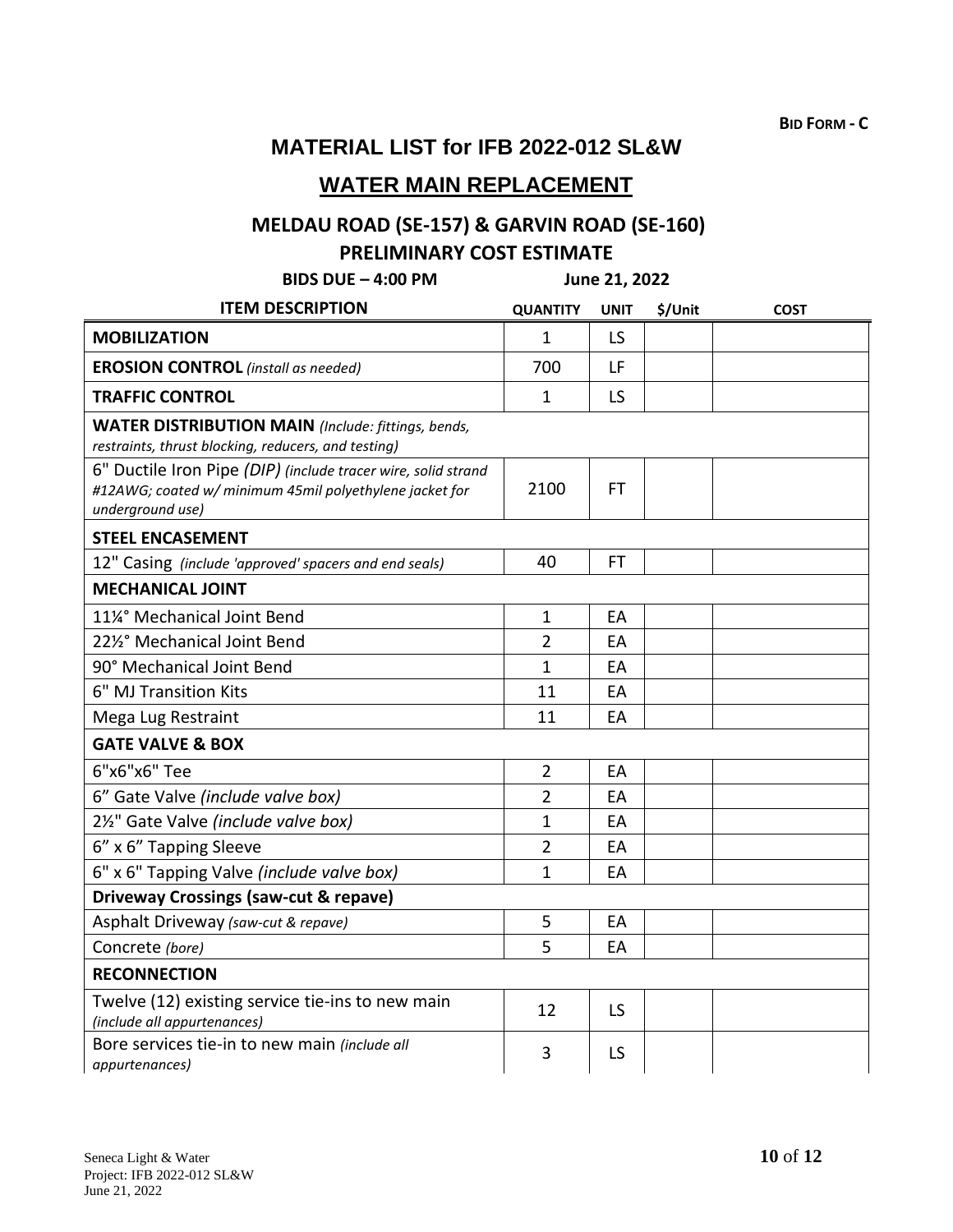| <b>FIRE HYDRANT</b>                                 |   |           |  |
|-----------------------------------------------------|---|-----------|--|
| Fire Hydrant Assembly (include all appurtenances)   | 1 | LS        |  |
| AIR RELEASE VALVE (ARV)                             |   |           |  |
| 1" Air Release Valve (include all appurtenances)    | 1 | LS        |  |
| <b>MARKERS</b>                                      |   |           |  |
| Concrete Valve Marker<br>(MV2)                      | 2 | EA        |  |
| Concrete Valve Marker<br>(MV)                       | 1 | EA        |  |
| Concrete Valve Marker<br>(AV)                       | 1 | EA        |  |
| Concrete Donut                                      | 6 | EA        |  |
| <b>ABANDONMENT of EXISTING LINE</b>                 |   |           |  |
| 6" Plug (used to cap-off existing waterline)        | 1 | EA        |  |
| 6" x 21%" Threaded Plug                             | 1 | EA        |  |
| $2\frac{1}{2}$ " x 6" Brass Nipple                  | 1 | EA        |  |
| <b>CLEAN-UP</b>                                     |   |           |  |
| Site restoration, Clean-up, Grassing, and Landscape | 1 | <b>LS</b> |  |

**Total Cost Estimate: \$\_\_\_\_\_\_\_\_\_\_\_\_\_\_\_\_\_\_\_\_\_\_\_\_\_\_\_\_\_\_\_\_**